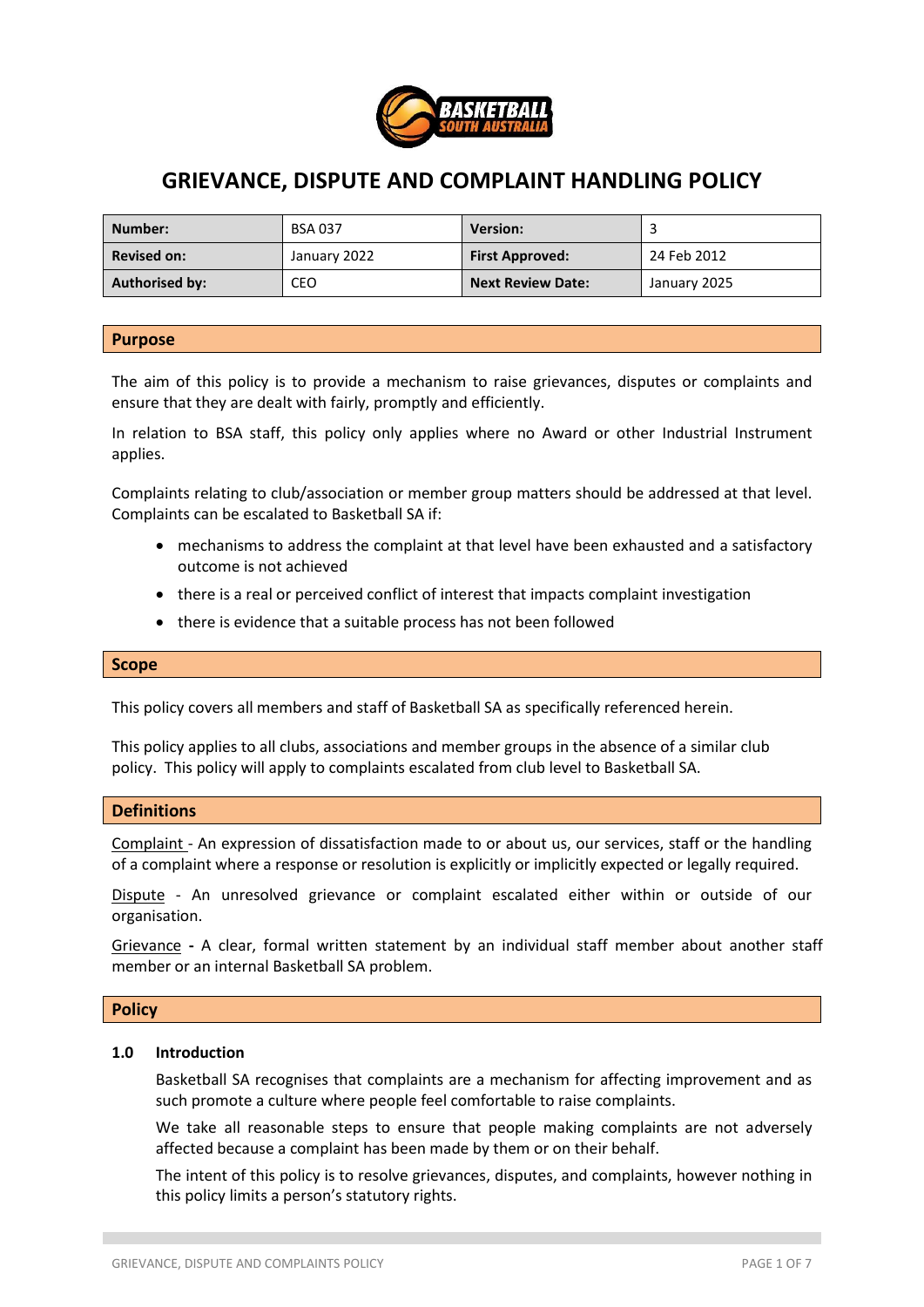It is the intent of Basketball SA that grievances, disputes and complaints are:

- Acknowledged
- Handled with integrity in an objective manner that is respectful to all parties
- Investigated following a process of natural justice and to ensure procedural fairness
- Investigated without bias, perceived or real conflict of interest
- Responded to, even those assessed as unsubstantiated
- Used to inform system improvements as required

Complaints will be assessed and prioritised in accordance with the urgency and/or seriousness of the issues raised.

Anyone raising a grievance, dispute or complaint is entitled to support or assistance from Basketball SA or a representative of their choice.

#### **2.0 Staff Grievance and Dispute Procedure**

Step 1:

- Raise the issue with your immediate manager/supervisor stating your grievance/dispute. If the grievance/dispute is about your manager/supervisor (or other manager of Basketball SA) you should raise the issue with their direct manager (ie. proceed directly to Step 2 or 3 as appropriate).
- The manager/supervisor will endeavour to investigate the problem and inform you of the resolution or action taken.
- Should you not be satisfied with the outcome you may elect to proceed to Step 2.

Step 2:

- Put the grievance/dispute in writing (with all relevant details) and submit it to the Operations Manager. You can request assistance from a Member Protection Officer if required.
- The Operations Manager will endeavour to investigate the problem and inform you of the resolution or action taken. This may be done in consultation with the CEO if appropriate.
- Should you not be satisfied with the outcome, you may proceed to Step 3.

Step 3:

- If a satisfactory outcome has not been reached, you may request the CEO (or Commission if the matter relates to the CEO) provide consideration.
- The CEO or Commission will consider the information surrounding the issues and propose a final decision/outcome.
- In this process, the Chair or an Agreed Alternate Dispute Resolution Advisor may conciliate the matter.

#### **2.1 Staff Grievance and Dispute Disciplinary Actions**

The basis for disciplinary action may include, but is not limited to:

- Failure, refusal and/or neglect to follow reasonable lawful instructions;
- Raising erroneous complaints; and/or
- Repeatedly raising complaints which are found to have no justification.

#### **3.0 Complaint Handling**

Step 1: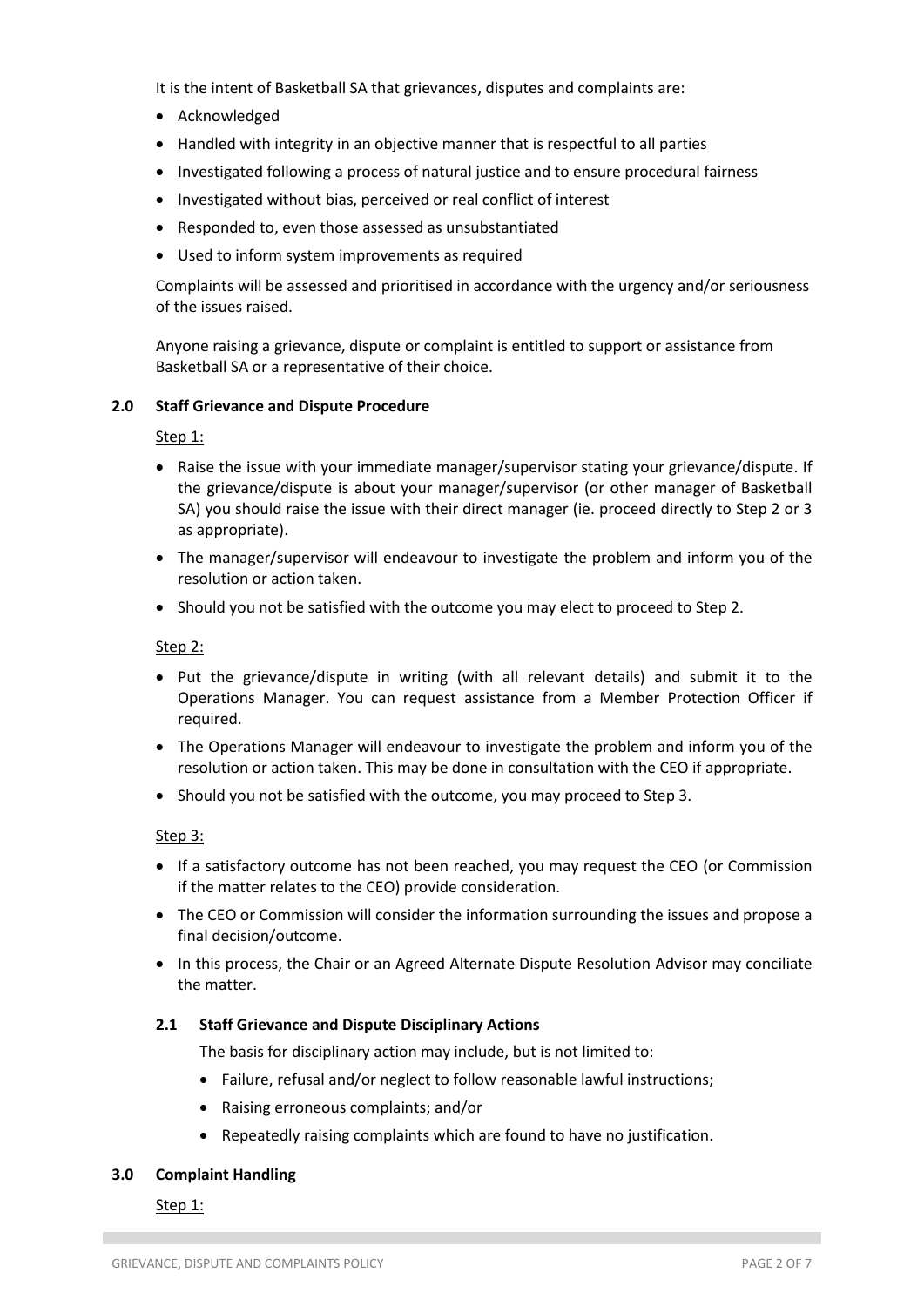- Approach the Stadium Service Officer (SSO) where possible. SSOs are on hand to resolve complaints and de-escalate potential conflicts.
	- $\circ$  SSOs will attempt to address complaints regarding behaviour, match proceedings, game day proceedings (eg. Teampay)
	- o Referees can address on-court issues (with SSO assistance if necessary) using a Behavioural Technical Foul and/or Official Reporting mechanisms (see BSA023 Behaviour Management Framework)
- Should step 1 not be effective, or the complaint does not originate from the competition setting, you may go to step 2

#### Step 2:

The following applies if you wish to raise a complaint:

- Complaints should be lodged through your club secretary/administrator
- If you are not a member of a club (eg. social player) the complaint may be lodged direct to Basketball SA or the relevant competition provider.
- Complaints are to be submitted using the Complaint Form (appendix 2), by email, or verbally.

*\*Complaints relating to incidents between club members should be dealt with in the first instance by the clubs concerned. Basketball SA may monitor these proceedings.* 

#### **Complaint Handling Process**

The Club secretary or administrator will determine the appropriate party to address the complaint and pass on accordingly. This may be Basketball SA, internal party within the club, another organisation, or alternate member group.

On receipt of a complaint, the following process will apply:

- **a.** Complaint acknowledged within 48 hours.
- **b**. Complaint referred to the appropriate department to follow up.
- **c**. Complaint assessed and possible or likely outcomes discussed with the complainant (or their representative)
	- Complaints will be responded to with a level of flexibility within 14 to 21 days of acknowledgement.
	- Complainant will be kept informed throughout the process, including timeframes, and if applicable reasons for any delay
	- An investigation may or may not be deemed necessary. If deemed necessary, the complainant will be made aware of the investigation process proposed
	- A complainant's identity will be protected where practical
- **d**. An outcome will be determined and all parties notified. When appropriate, an explanation will be provided but is not a mandatory requirement.
- **e.** Should a satisfactory process not be followed, the complainant may proceed to Step 3, otherwise the complaint is closed.

Records will be kept for trend analysis and process improvement. The Record of Complaint Form (appendix 2) can be used for this purpose. Records of conversations and other investigations should be attached as a transparent record should the complaint proceed to Step 3.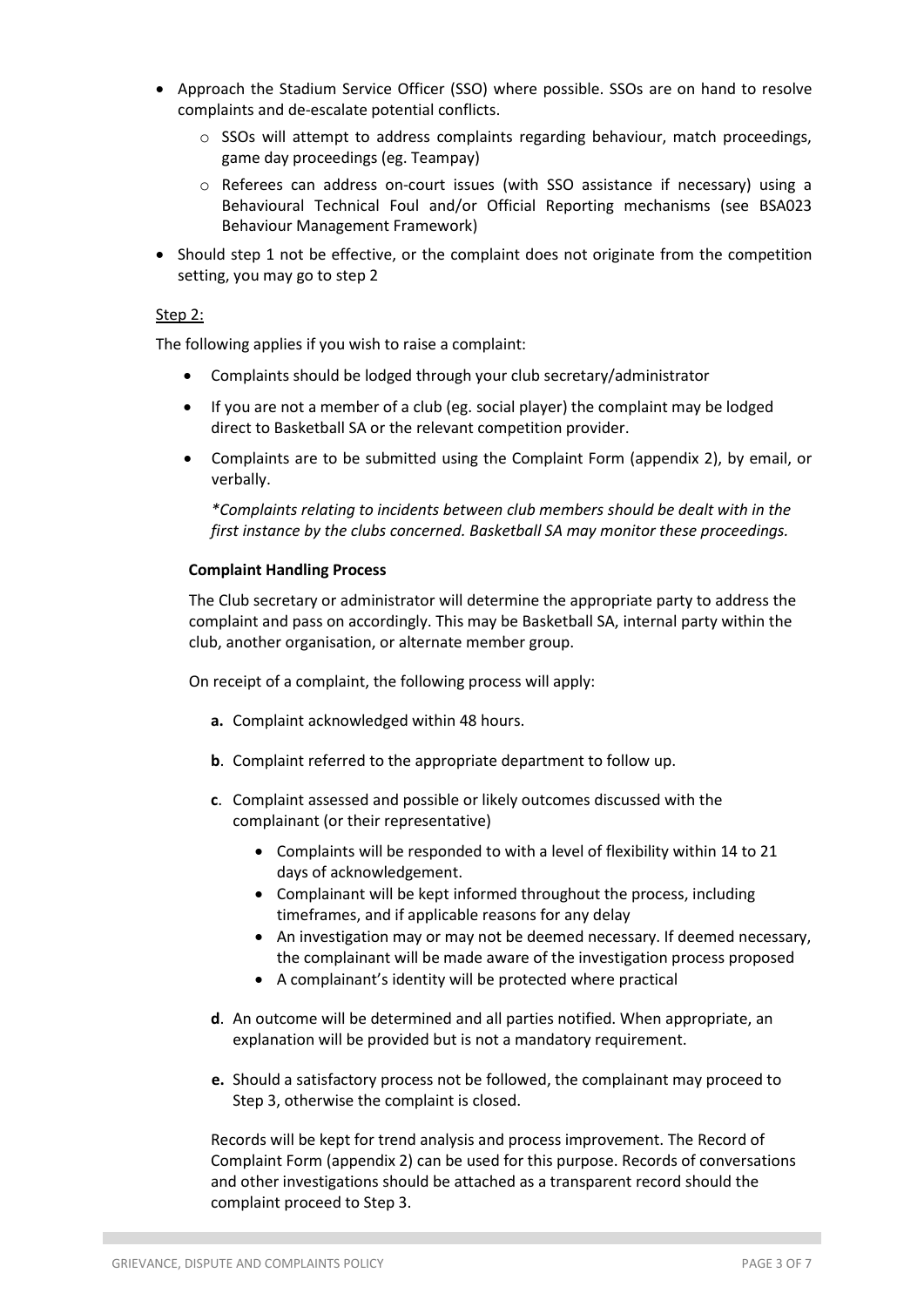### Step 3:

If a satisfactory process has not been followed, an appeal may be lodged via email to the Basketball SA CEO (or equivalent authority within a club or other organisation) who will review the complaint documentation.

The CEO (or equivalent authority) may:

- Confirm the process and outcome as reasonable
- Refer the complaint to a Member Protection Tribunal
- Refer the complaint to Basketball SA for review (where the step 2 is handled by a member club or affiliated organisation)
- Refer the complaint to an independent external body eg. State Sports Dispute Centre for review and/or investigation.

#### **3.1 Complaint Outcome Disciplinary Processes**

An outcome of a complaint may warrant the imposition of disciplinary measures (sanctions). Sanctions will be applied in a fair and reasonable way. The authority to issue sanctions is limited to the CEO, Club President/Committee, BSA Commission Chair, Operations Manager, or direct Manager.

Sanctions will be considered in the following circumstances:

- Behaviour is in breach of a Basketball SA policy, member policy, or codes of behaviour
- Behaviour is in breach of other rules, regulations or by-laws governing the activity
- The actions contradict reasonable instructions given by an official, or other authority figure
- The actions contradict the behaviours outlined in the Behaviour Management Framework
- Actions are deemed detrimental to a positive culture (eg. brings the sport into disrepute)
- Failure to respond to a complaint when requested.

If the determination aligns with an existing policy that provides for sanctions, sanctions will be determined pursuant to that policy. In other cases, sanctions imposed may consist of one or more of the following:

- Direction that the individual make a verbal or written apology
- A warning issued with consequences outlined if a re-offense occurs
- Direction to attend counselling or complete a specified training course
- A suspension from activity (eg. games)
- A demotion or transfer
- A withdrawal of awards (or other accolades)
- Termination of appointment or membership
- An individual and/or club fine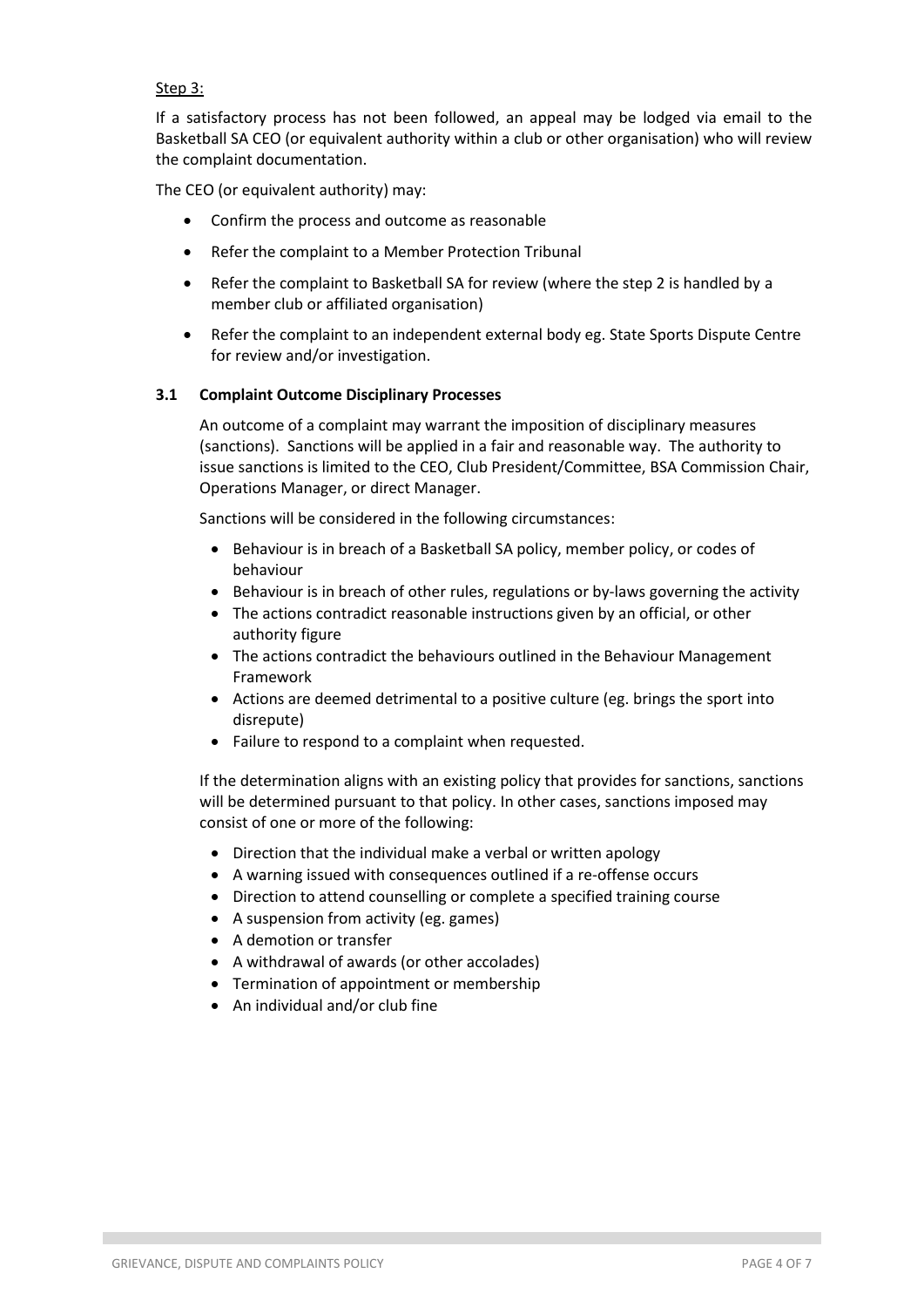#### **Additional Information**

- Sporting Organisations Award 2010,
- Fitness Industry Award
- Basketball SA Employment Contracts
- Fair Work Act 2009 (Commonwealth)
- Basketball Australia Member Protection Policy and Code of Conduct/Behaviour
- BSA023 Behaviour Management Framework
- Basketball SA Tribunal By-laws
- Basketball SA Competition By-Laws

## **Appendices**

Appendix 1 – Complaint Handling Flow Chart

Appendix 2 – Register of Complaint Form

# **Version Control**

| <b>Version</b> | <b>Date</b> | <b>Nature of Amendment</b>                                                       | <b>Update Author(s)</b> |
|----------------|-------------|----------------------------------------------------------------------------------|-------------------------|
|                | 24/02/2012  | New Policy                                                                       | CEO                     |
|                | 01/05/2017  | <b>General Review</b>                                                            | CEO                     |
| 3              | 01/01/2022  | Update to new format, updates to terminology,<br>inclusion of complaint handling | <b>CEO</b>              |
|                |             |                                                                                  |                         |
|                |             |                                                                                  |                         |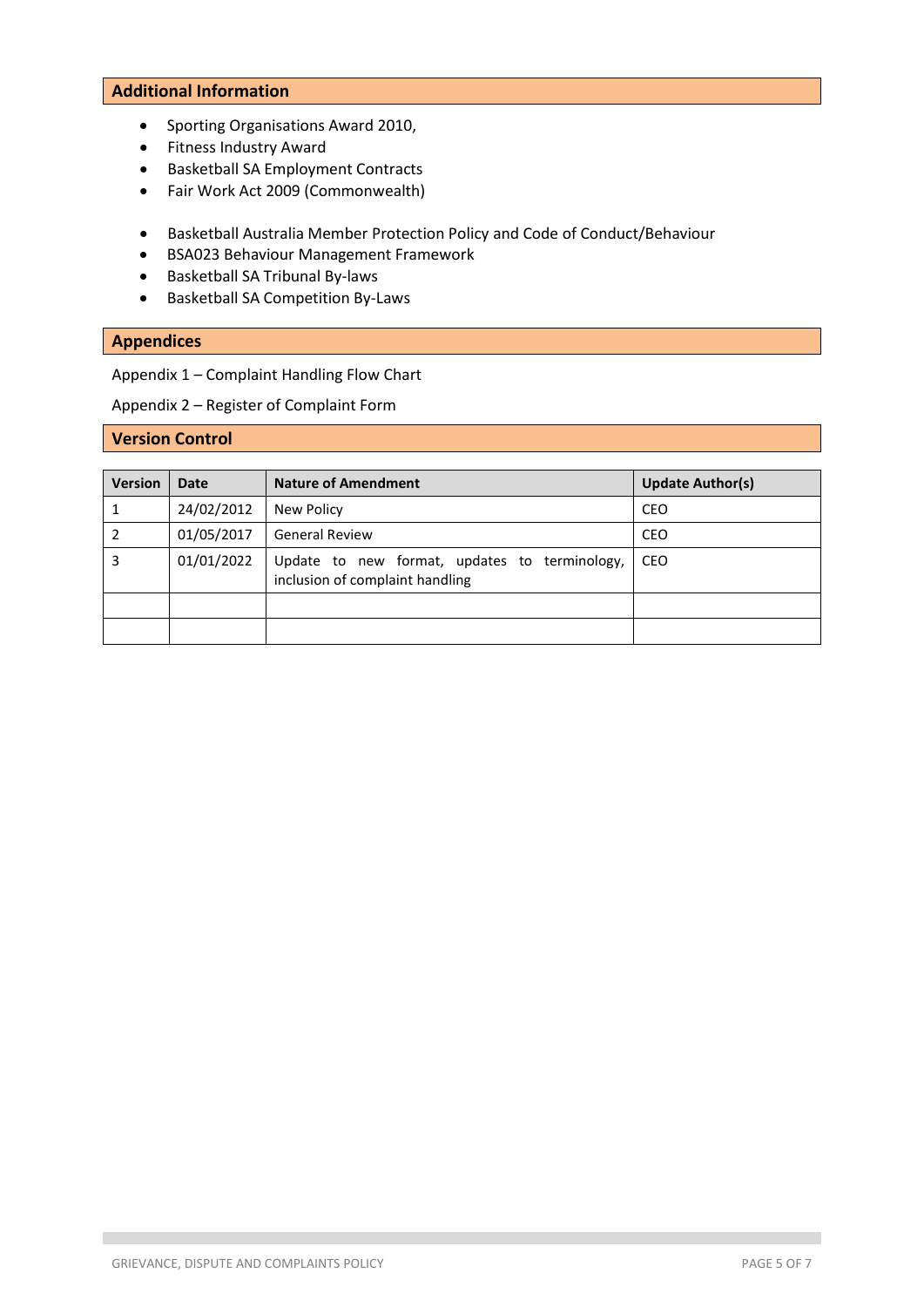# **COMPLAINT HANDLING FLOW CHART**